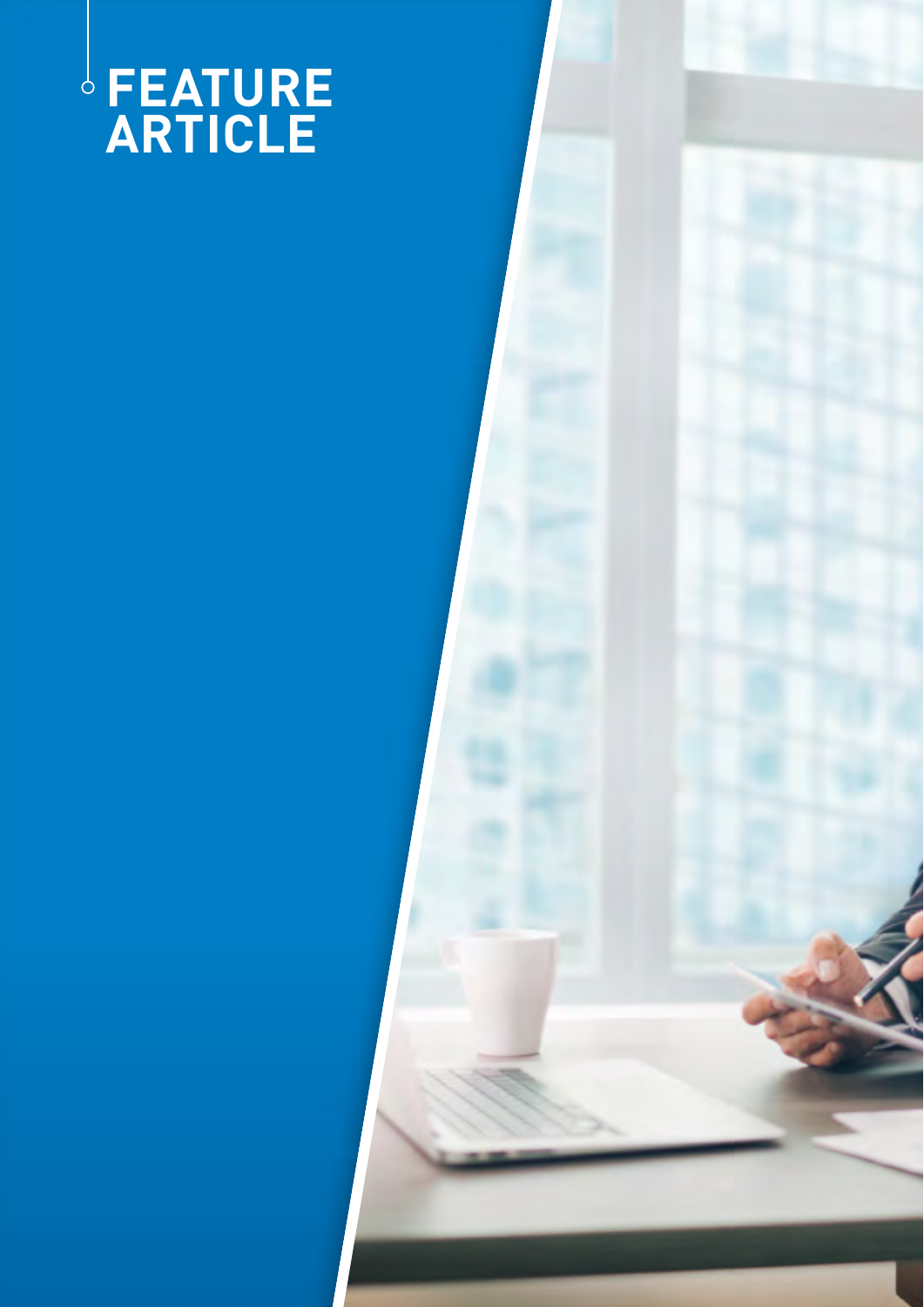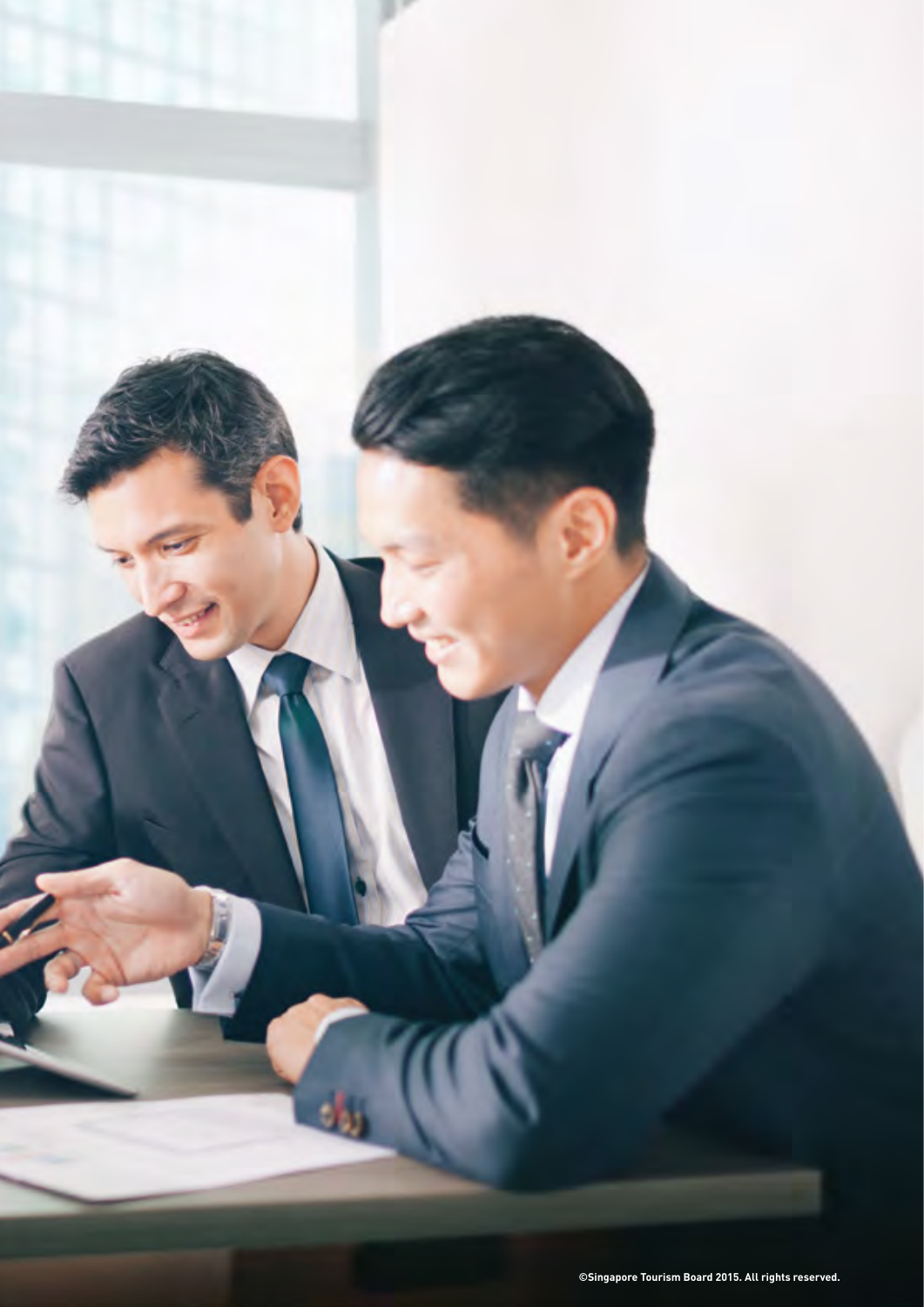## FEATURE ARTICLE **IMPACT OF THE IMPLEMENTATION OF RETIREMENT AND RE-EMPLOYMENT ACT ON OLDER WORKERS' EMPLOYMENT OUTCOMES**

#### **BACKGROUND**

In 2012, the Retirement and Re-employment Act (RRA) was enacted for older workers to work beyond the retirement age of 62 by setting out re-employment conditions under which employers are to offer eligible workers re-employment.



#### FINDINGS ON THE IMPACT OF THE RRA

The RRA has raised employment rate of the targeted group of employees by an average of 1.6 percentage-points per annum since implementation.



### 1.6%-points

increase per annum in employment rate<sup>1</sup> of targeted group of employees

### CHANNELS THROUGH WHICH THE RRA OPERATES CHANNELS THROUGH WHICH THE RRA OPERATES

The RRA could have affected<sup>2</sup> employment rates via two channels.

Firms' demand for workers channel: The RRA could directly affect firms' demand for workers as it compels employers to offer re-employment to eligible employees past the statutory retirement age of 62. However, this channel could be limited as most who turned 62 and wished to continue working were already offered re-employment in 2011 (prior to the implementation of RRA).

Social norm channel: The RRA could have set the age of 65 as the new "mental anchor" for workers in terms of the appropriate age to retire, instead of the statutory retirement age of 62.



Note:

*1 Note that the definition of employment rate in this study deviates from the official definition. Refer to the write-up for the difference between the two. 2 While retirement policies in other countries typically links pension payout to retirement age, the RRA is not linked to pension age eligibility. Hence, it does not change the financial incentives of older workers to continue working at different ages.*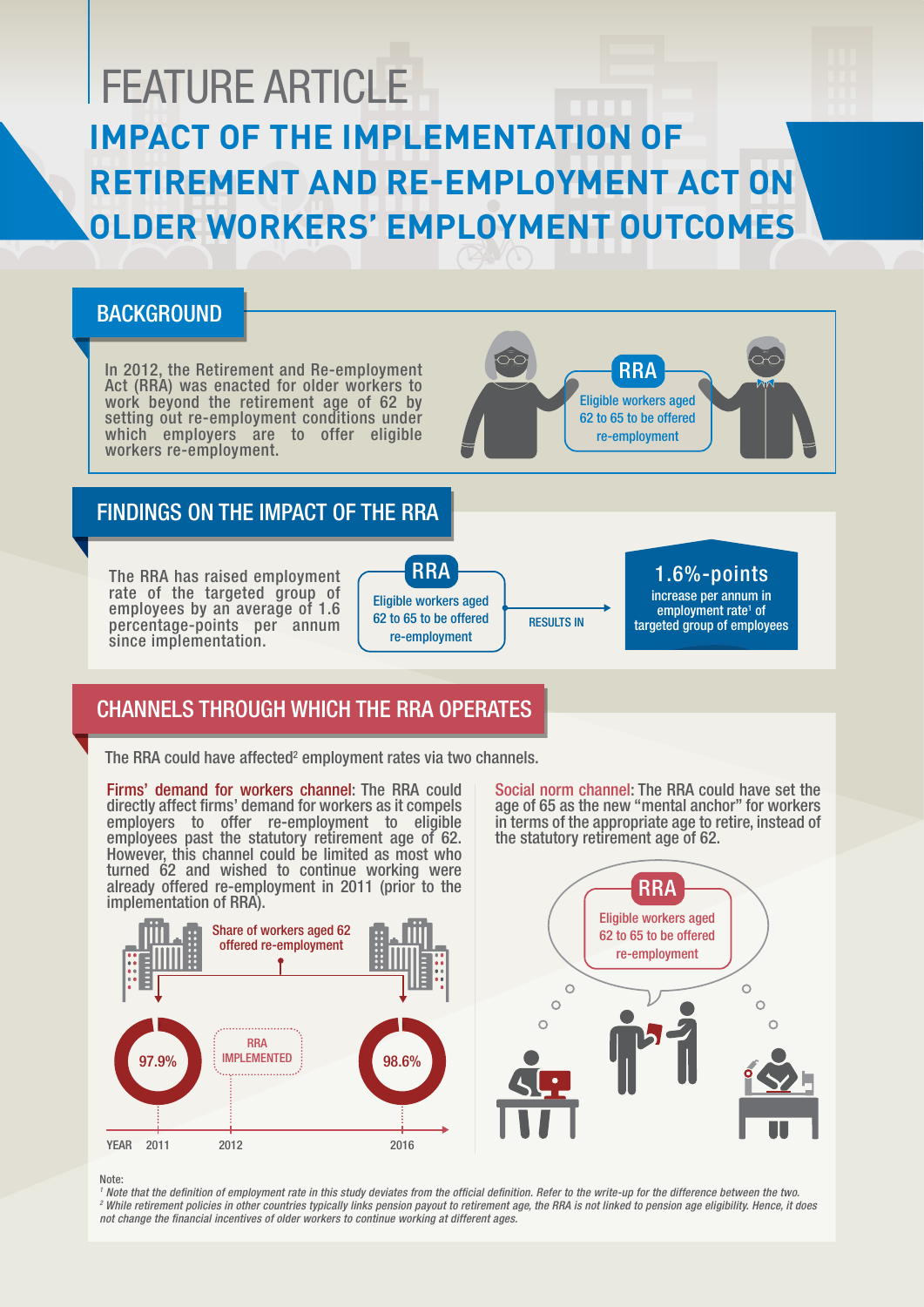## EXECUTIVE SUMMARY

- The Retirement and Re-employment Act (RRA) was implemented in 2012 to provide older workers with the opportunity to work beyond the age of 62 by setting out the conditions under which employers are to offer eligible workers re-employment till age 65. This study evaluates the impact of the implementation of the RRA on the employment outcomes of older workers.
- We find that the RRA has raised the employment rate<sup>1</sup> of the older employees covered by the RRA by an average of 1.6 percentage-points per annum since implementation. The RRA likely affected employment rates through the social norm channel, as workers could have taken the re-employment age of 65 as the new "mental anchor" on the appropriate age to retire, instead of the statutory retirement age of 62. We also find no evidence of a pre-emptive shedding of older workers in 2011 before the implementation of the RRA.

The views expressed in this paper are solely those of the authors and do not necessarily reflect those of the Ministry of Trade and Industry, Ministry of Manpower, or the Government of Singapore.<sup>2</sup>

#### INTRODUCTION

Against the backdrop of an aging workforce, the Retirement and Re-employment Act (RRA) was enacted in 20123 to provide older workers with the opportunity to work longer, while allowing employers the flexibility to continue to tap on the experience of older workers. Specifically, the RRA sets out the conditions under which employers are to offer eligible<sup>4</sup> workers re-employment beyond the retirement age of 62, up to age 65. In the event employers are unable to do so after a thorough review, employers are required to offer Employment Assistance Payment to help the workers while they look for alternative employment or undergo re-training.

In this study, we examine the employment outcomes of older workers arising from the implementation of the RRA. The RRA may affect the employment outcomes of older workers through the following channels: (i) firms' demand for older workers as the legislation requires them to offer re-employment beyond age 62 and up to age 65, and (ii) supply of older workers (i.e., their decision to accept re-employment past age 62). In addition, we investigate whether there were pre-emptive layoffs of older workers by firms before the re-employment obligations under the RRA came into force in 2012<sup>5</sup>.

The rest of the paper is organised as follows. We first present a brief literature review. We then discuss the data and empirical methodology used to quantify the net impact of the RRA on employment outcomes. Lastly, we present the results before concluding.

<sup>&</sup>lt;sup>1</sup> For the ease of communicating the results, the employment rate in this study refers to the share of workers who continued in employment out of the full sample of workers who had worked for the same employer in the past three years (note that to be eligible for re-employment under the RRA, one of the requirements is that workers have to have served the current employer for at least three years before turning 62). This is a working definition of the employment rate used for this study and differs from the official definition which refers to the proportion of employed persons in the working-age population.

<sup>&</sup>lt;sup>2</sup> We would like to thank Tan Kok Kong, Tee Koon Hui, Yong Yik Wei and Andy Feng for their useful suggestions and comments. We are also grateful to Toh Hanqing, Teo Ya Chih and Sim Li Chuan for their support and inputs to this study. All remaining errors belong to the authors.

<sup>&</sup>lt;sup>3</sup> The intention to enact RRA was announced in 2007, which stipulated that the re-employment legislation will be enacted in 2012. See Annex A for a brief timeline of retirement-related legislation in Singapore.

<sup>4</sup> Broadly, workers are eligible for re-employment if they (i) are Singapore citizens or permanent residents, (ii) have served the current employer for at least three years before turning 62 years of age, (iii) have satisfactory work performance as assessed by the employer, and (iv) are medically fit to continue working.

<sup>5</sup> Under the Retirement Age Act which was introduced in 1993, it is an offence to dismiss workers below the statutory minimum retirement age (60 in 1993, and later raised to 62 in 1999). If employers are found guilty of dismissing workers on grounds of age, MOM will take appropriate enforcement actions.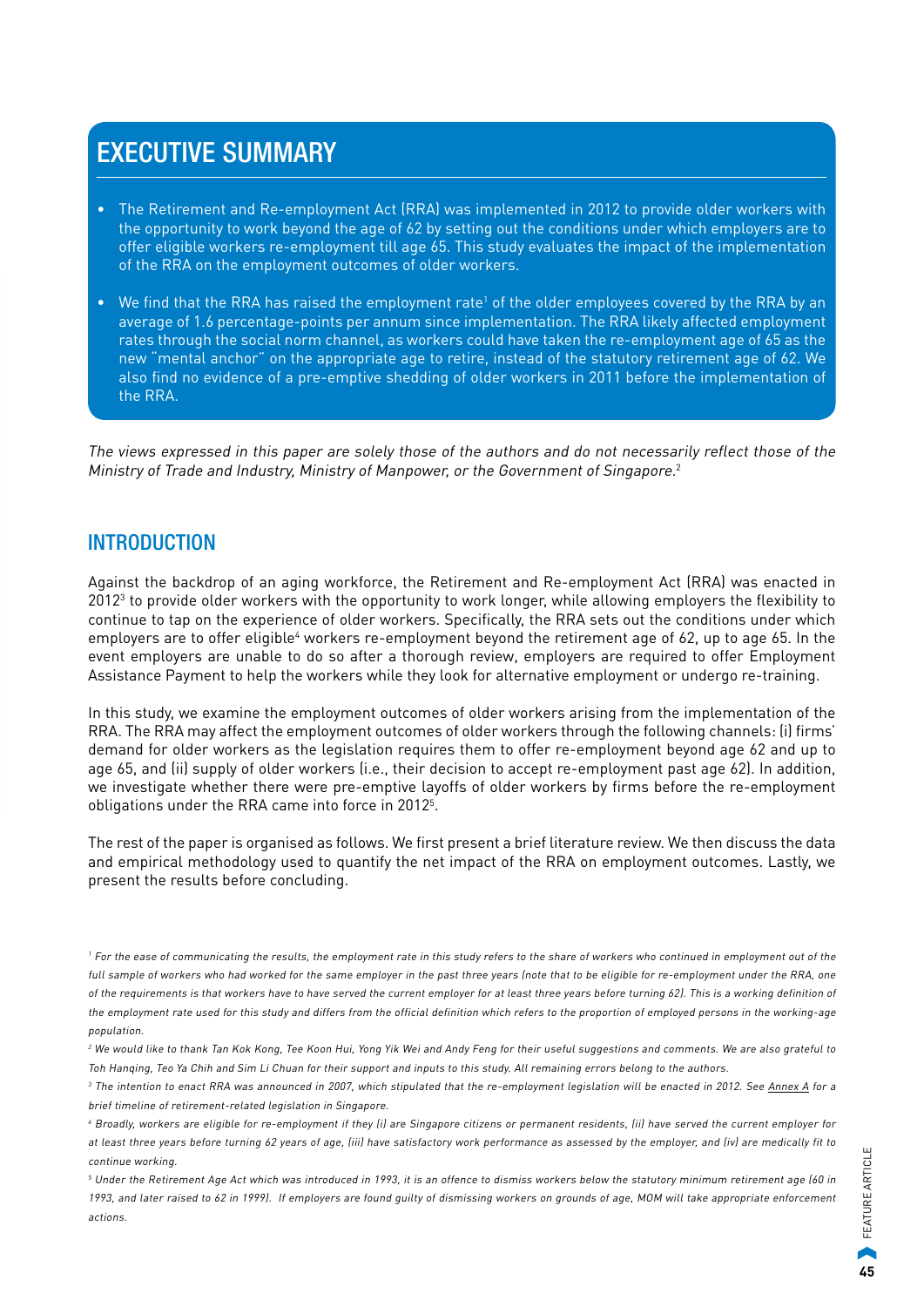#### LITERATURE REVIEW

Many studies<sup>6</sup> have found that an increase in pension-linked retirement age leads to relatively large increases in employment rates. For example, in Austria, two pension reforms raised the early retirement age at which individuals can first claim retirement benefits from 60 to 62 for men, and from 55 to 58.25 for women. The reforms led to the employment rates of affected men and women rising by 9.8 and 11 percentage-points respectively. In the UK, the state pension age for women was increased from 60 to 61, and caused the employment rate of women at age 60 to rise by 7.3 percentage-points. Such results are likely driven in part by financial incentives where, for example, the raising of pension-linked retirement age makes it necessary for those with lesser means to continue working to make up for the loss in pension income.

Other than financial incentives, behavioural explanations such as social norms are likely to have also played a part7 . A study by Behaghel and Blau (2012) provides evidence of social norms at play in retirement decisions. The authors found that in the US, a pre-existing spike in retirement at age 65 shifted in tandem with a reform to delay the full retirement age<sup>8</sup> by a few months, even though the reform did not create substantial financial incentives for workers to change the age at which they retire $^{\circ}$ . The authors argued that the workers' retirement behaviour and responses to the policy change reflected an aversion to deviating from the official retirement age norm. In particular, workers could have perceived that they would be in a worse-off situation if they deviated from a perceived social norm or "mental anchor" on the age to retire.

#### IMPACT CHANNELS OF THE RRA

The RRA could affect the employment outcomes of older workers through both supply and demand channels. On the supply-side, as the RRA is not linked to age eligibility for Central Provident Fund (CPF) pay-outs from individuals' retirement accounts, older workers' decision to accept re-employment and continue working is unlikely to be influenced by financial incentives<sup>10</sup>. Rather, such decisions could be affected through the social norm channel. By stipulating that workers are eligible for re-employment up to the age of 65, the RRA could have set the age of 65 as the new "mental anchor" for workers in terms of the appropriate age to retire, instead of the statutory retirement age of 62. More workers may then continue to work till 65 years old, thereby raising the employment rate of older persons. Indeed, among private sector local employees offered re-employment at age 62, the percentage who accepted the offer increased from 94.8 per cent in 2011 (prior to the implementation of the RRA) to 98.1 per cent in 2016.

On the demand-side, the RRA could directly affect firms' demand for workers as it compels employers to offer re-employment to eligible employees past age 62. However, the RRA's impact on firms' demand is likely to be limited as private sector firms were already offering re-employment to a large majority (97.9 per cent) of workers who just turned 62 and wished to continue working in 2011 (prior to the implementation of RRA) (Exhibit 1). In addition, the majority of workers who accepted re-employment in the same job at age 62, either on a new or existing contract, did not see a wage reduction upon re-employment both before and after the implementation of the RRA, suggesting that firms continued to have a strong demand for such workers. The strong demand for older workers by firms could in part be due to the relatively tight labour market during this period, given the tightened foreign worker policy.

<sup>6</sup> See Staubli and Zweimuller (2013), Cribb, Emmerson & Tetlow (2014) and Mastrobuoni (2009) for studies on the impact of changes in pension-linked retirement age in the US, UK and Austria respectively.

<sup>&</sup>lt;sup>7</sup> For example, a comprehensive study of social security provisions and retirement behaviour in 11 developed countries showed that even very detailed empirical models of retirement incentives could not fully account for the large jumps in retirement rates at the normal and early pension eligibility age, which suggests that social norm could have caused a significant group of people to retire at a specific age. See Gruber and Wise (2004).

<sup>&</sup>lt;sup>8</sup> The full retirement age (FRA) is the reference age at which a pension benefit claimant can receive a specific amount of benefit. The reform delayed the FRA and was equivalent to cutting the benefits for claimants claiming at ages from 62 to 70, i.e., the benefits schedule shifted downwards for all claiming age.

<sup>&</sup>lt;sup>9</sup> The authors evaluated that the change in financial incentives due to the cut in benefits was too small to account for the shift in the spike in retirement age to coincide with the new FRA.

<sup>&</sup>lt;sup>10</sup> This is distinct from many developed countries where the retirement age is linked directly to age eligibility for pension withdrawal.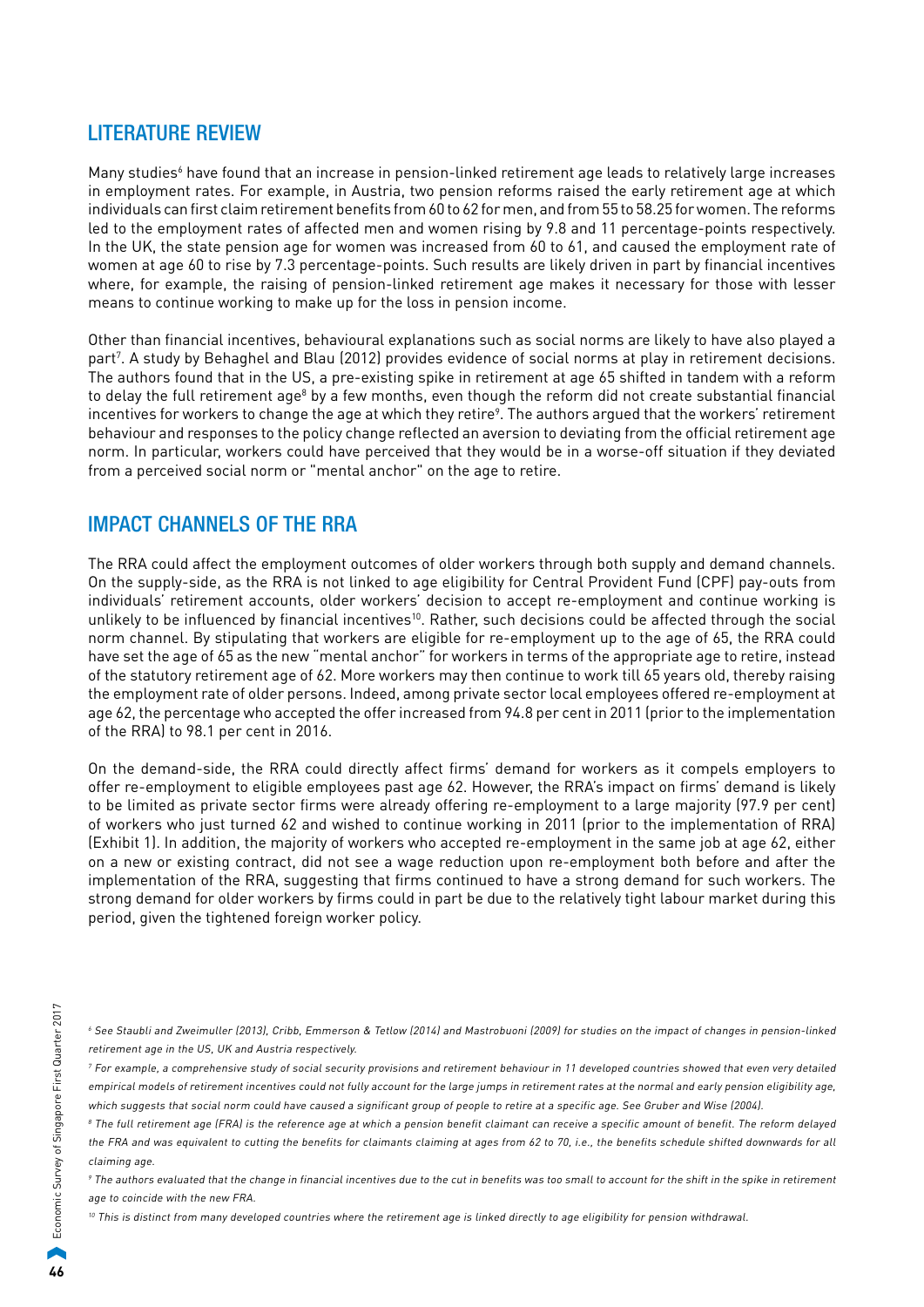#### **Exhibit 1: A large majority of private sector local employees aged 62 who wished to continue working were offered re-employment in both 2011 and 2016, and a large majority of those who accepted re-employment in the same job\* did so without experiencing a cut in basic wages**



Source: Labour Market Supplementary Survey, Manpower Research and Statistics Department, MOM \*Note: Re-employment in the same job refers to either a new contract or a continuation on an existing contract. In 2016, 99.5% of the re-employment offered to local employees aged 62 were of this form.

The RRA is also unlikely to impose a costly burden on employers as flexibility for employers has been built into the RRA. For example, employers are allowed to assess whether the employees meet work performance standards before offering them re-employment. Re-employment also need not be for the same job, as both the employer and employee have the flexibility to make changes to existing job arrangements to suit their needs, including lesser work load and correspondingly lesser pay. Nevertheless, if the RRA is costly to employers, there is a possibility that firms could have pre-emptively laid off older workers before the RRA came into force in 2012. We investigate whether this was systematically observed in 2011 in our analysis below.

In summary, we expect the net impact of the RRA on the employment outcomes of older workers to be positive, though modest. First, on the supply-side, the RRA is not linked to pension age eligibility, which means that the financial incentives to adjust retirement behaviour may not be large. Second, on the demand-side, the RRA's impact on firms' demand is likely to be limited given that most firms were already offering re-employment past age 62 before 2012. Instead, the likely channel affecting the employment outcomes of older workers could be through the changing of the social norm on the appropriate age to retire.

#### DATA AND EMPIRICAL METHODOLOGY

To study the impact of the implementation of the RRA, we use an individual-level dataset collected from administrative sources that contains variables such as gross wages, industry, gender and age. The dataset spans the period of 2001 to 2015.

As the RRA covers Singaporeans and permanent residents who have served their current employers for at least three years prior to them turning age 62, we only include in the dataset individuals in each year who fulfilled this criteria. We then construct the employment outcome (i.e., employed or not employed) for each individual in each year. The constructed employment outcomes for the individuals sum up to an employment rate for each age group in each year. As such, our employment rate for each group in each year show the share of workers in that group who continued working that year, having already worked for the same employer in the past three years.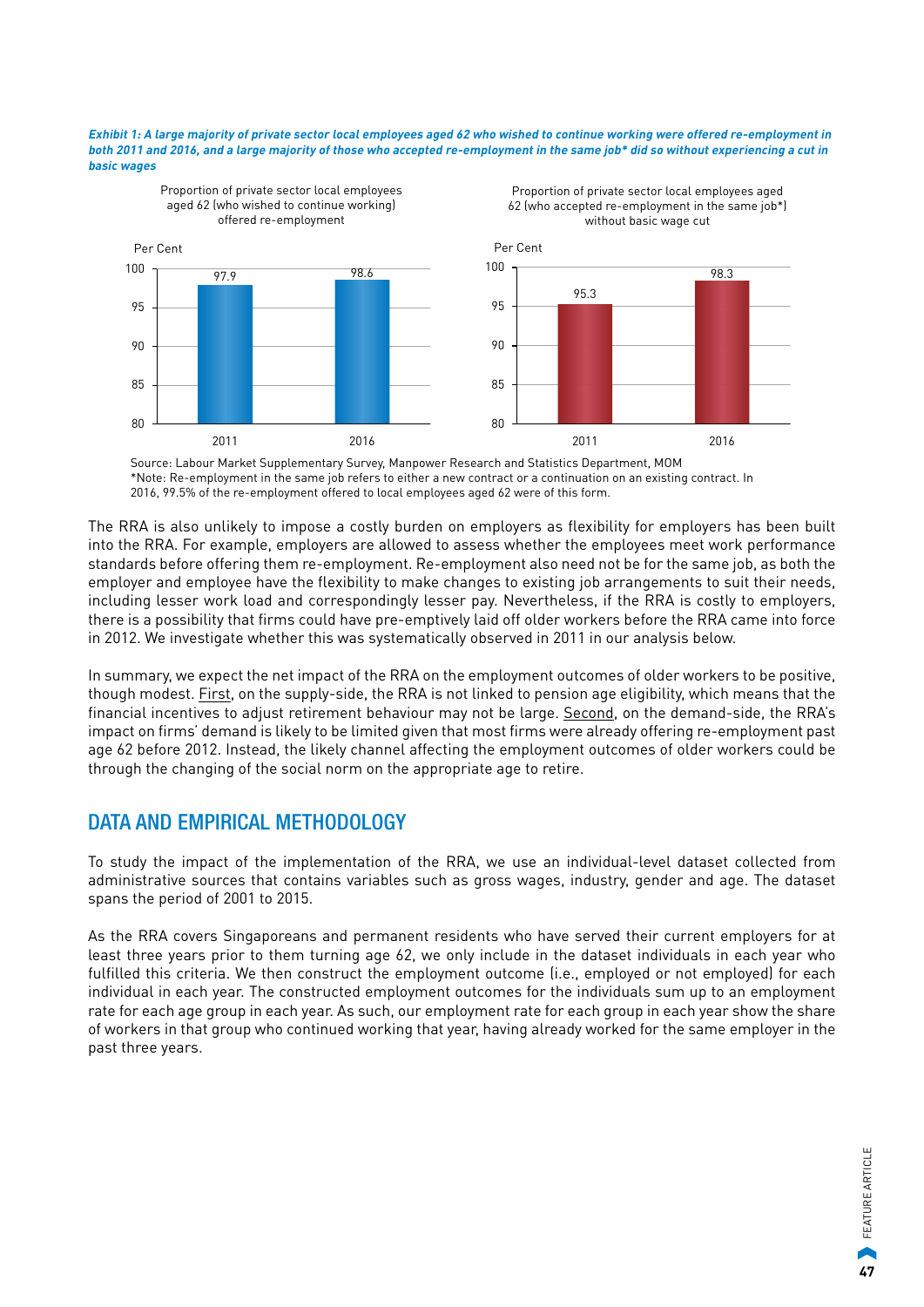The employment rates for two age bands are plotted in Exhibit 2 – the first band contains individuals aged 60 and 61, while the second band contains individuals aged 62 to 64 (i.e., the target group covered by the reemployment provisions in the RRA). We observe the following trends:

- (i) Employment rates of individuals in both bands had been generally rising over the years, reflecting delayed retirement;
- (ii) Employment rates of individuals in both bands dipped slightly during the Global Financial Crisis, likely due to a stressed labour market then; and
- (iii) The employment rate of individuals in the 62 to 64 age band who were affected by the RRA rose at a faster pace than that of individuals in the 60 to 61 age band from 2012 to 2015, suggestive of a positive impact due to the implementation of the RRA.



**Exhibit 2: Employment Rates of Workers by two Age Bands**

However, these top line trends do not take into account factors such as industry composition which could differ across age cohorts. To control for these factors and also to establish statistical significance, we formally estimate the impact of the RRA on employment rate by adopting a difference-in-differences (DID) regression strategy. Specifically, by exploiting the RRA age eligibility criterion, we compare changes in the employment outcomes of individuals who were eligible for RRA by age (62 to 64 years old) with the outcomes of individuals who were slightly younger and hence not eligible for RRA (60 to 61 years old), while controlling for the characteristics of the individuals (e.g., gender and industry of employment). In the absence of the RRA, the employment rate of the older group of individuals is likely to have continued on an upward trend. Using the slightly younger group of individuals as a control group allows us to take into account this counterfactual upward trend, thereby enabling the causal impact of the RRA to be isolated.

We implement the DID by pooling together individuals in the 2011 to 2015 time periods who were aged 60 to 64. The regression specification is:

$$
y_{\text{iat}} = \beta_1 + \beta_2 D_t + \beta_3 T_{\text{at}} + \beta_4 T_{\text{at}} \times D_t + \sum_{k=1}^{2} \beta_k \text{controls}_{\text{it}} + \epsilon_{\text{iat}} \tag{1}
$$

Where:

 $y_{i_{\text{int}}}$  represents employment outcome of individual i, of age band a, in year t (i.e., whether the individual from a specific age band was working in year t or not);

 $D_t$  is a vector of time dummies taking a value of 1 for each year since the implementation of the RRA (i.e.,  $\sim$ 2012 and beyond). It accounts for any macro-economic effects (e.g., economic fluctuations) during the periods of observation;

 $T<sub>a</sub>$  is a dummy taking a value of 1 if an individual i meets the RRA's age eligibility criterion (i.e., age band containing individuals aged 62 to 64) in year t and 0 otherwise;

 $\rm T_{\rm at}$   $\times$  D<sub>t</sub> is the interaction term and its coefficient measures the effect of the RRA;

 $\boldsymbol{\beta}_1$  is a constant;

 $controls_{it}$  include gender and industry dummies.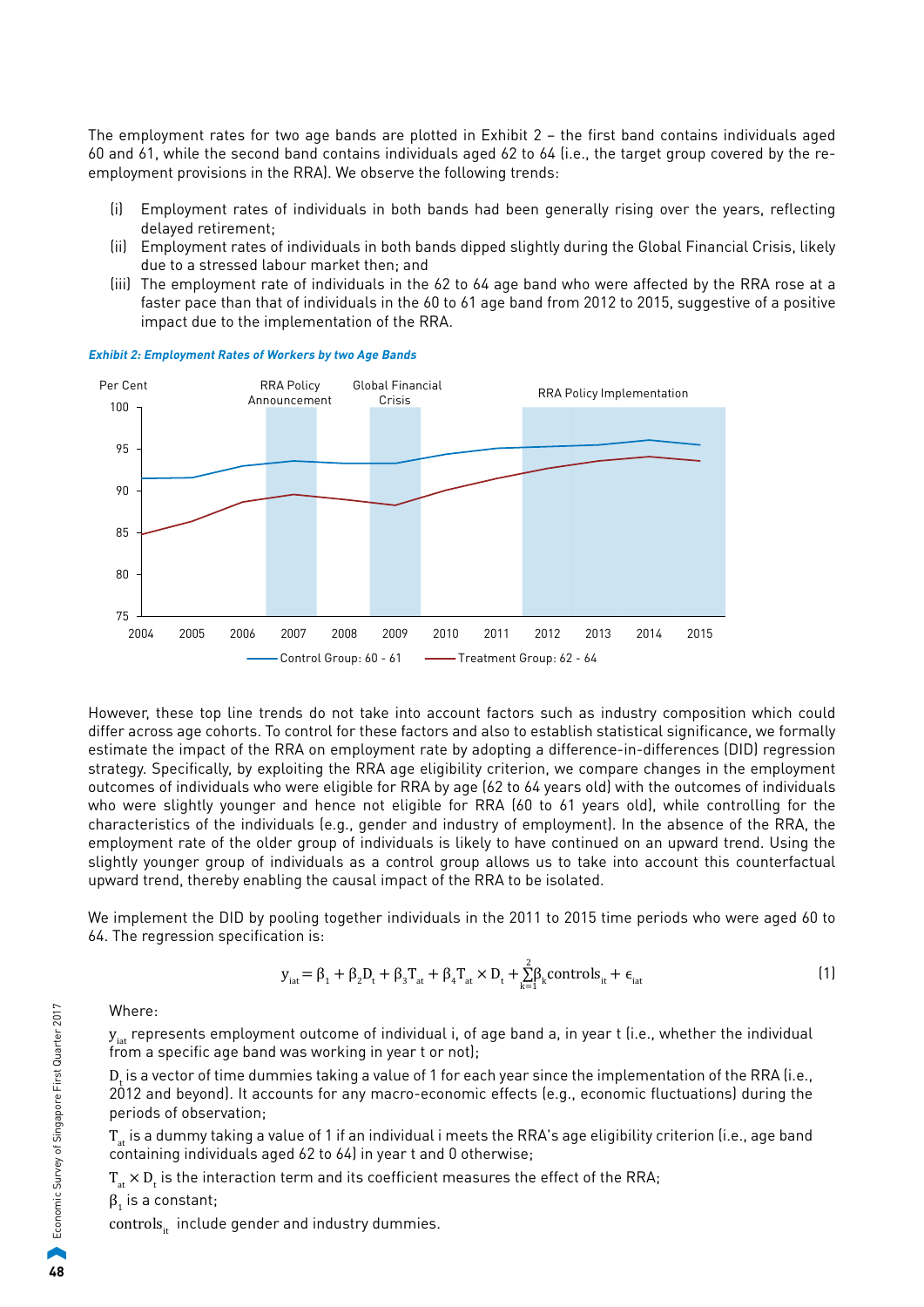The coefficient of interest is  $\beta_4$ , which measures the impact of the RRA on employment outcomes. It captures the net impact of the RRA through both the demand and supply channels. A positive coefficient suggests that the RRA led to older workers continuing to work beyond 62 years old.

To determine whether the above empirical strategy is valid, we first conduct a parallel trends test using year 2010 and 2011 to examine whether the employment rate trends of the two age bands (i.e., 60-61 age band and 62-64 age band) were similar before the RRA was implemented in 2012. In line with the top line trends in Exhibit 2, Exhibit 3 below shows that there is no significant difference in the employment trends of individuals in the two age bands in 2011 before the implementation of the RRA.

**Exhibit 3: Regression Results for Parallel Trend Test**

| Dependent variable: Employment outcome of individuals covered by RRA |        |
|----------------------------------------------------------------------|--------|
| Impact in 2011: $T_{at} \times D_{t} (\beta_{4})$                    | 0.0066 |
| Number of observations                                               | 90.069 |

\*, \*\* and \*\*\* indicate significance at the 95%, 99%, and 99.5% levels, respectively

To further investigate if there was pre-emptive shedding of older workers by firms before the re-employment obligation came into force in 2012, we run a similar regression specification as equation (1), but with the following changes. First, for the time periods, we examine a sample of workers from 2010 to 2011. Second, we only include in the dataset individuals in each year who had worked for at least two (instead of three) years with the same employer and were aged 60 to 63. We focus on these workers as they would have been covered by RRA in the subsequent year and as such, were at risk of being pre-emptively shed in 2011.

#### RESULTS AND DISCUSSION

Our findings suggest that the RRA has a positive, though small, impact on the employment rate of eligible older workers, raising it by 1.6 percentage-points on average per annum (Exhibit 4). As the RRA's impact on firms' demand for older workers is likely to be negligible, the modest positive impact is likely to be due to social norms; that is, more workers decided to continue working in line with the new "mental anchor" of retirement, linked to the re-employment age of 65. Hence, despite the fact that a large majority of private sector firms were already offering re-employment before 2012, the implementation of the RRA still had a positive impact in encouraging workers to continue working beyond age 62.

Separately, we find no evidence of the pre-emptive shedding of workers in 2011 before the implementation of the RRA as can be seen from the results in column 2 of Exhibit 4. It is likely that employers were making decisions on the employment of their workers based on business considerations and the ability of their workers, rather than trying to replace them pre-emptively which could be disruptive to business. This finding is consistent with our view that the RRA is not onerous on employers and did not reduce the demand for workers by firms.

#### **Dependent variable: Employment outcome of individuals covered by RRA**  $(1)$   $(2)$ lmpact of RRA:  $T_{at} \times D_{t}$  ( $\beta_{4}$  $0.016***$  0.0054 Time periods (Year) 2011 to 2015 2010 to 2011 Number of observations | 289,381 89,343 **Exhibit 4: Regression Results**

\*, \*\* and \*\*\* indicate significance at the 95%, 99%, and 99.5% levels, respectively Standard errors are clustered at individual level

> **49** FEATURE ARTICLE FEATURE ARTICLE ٨S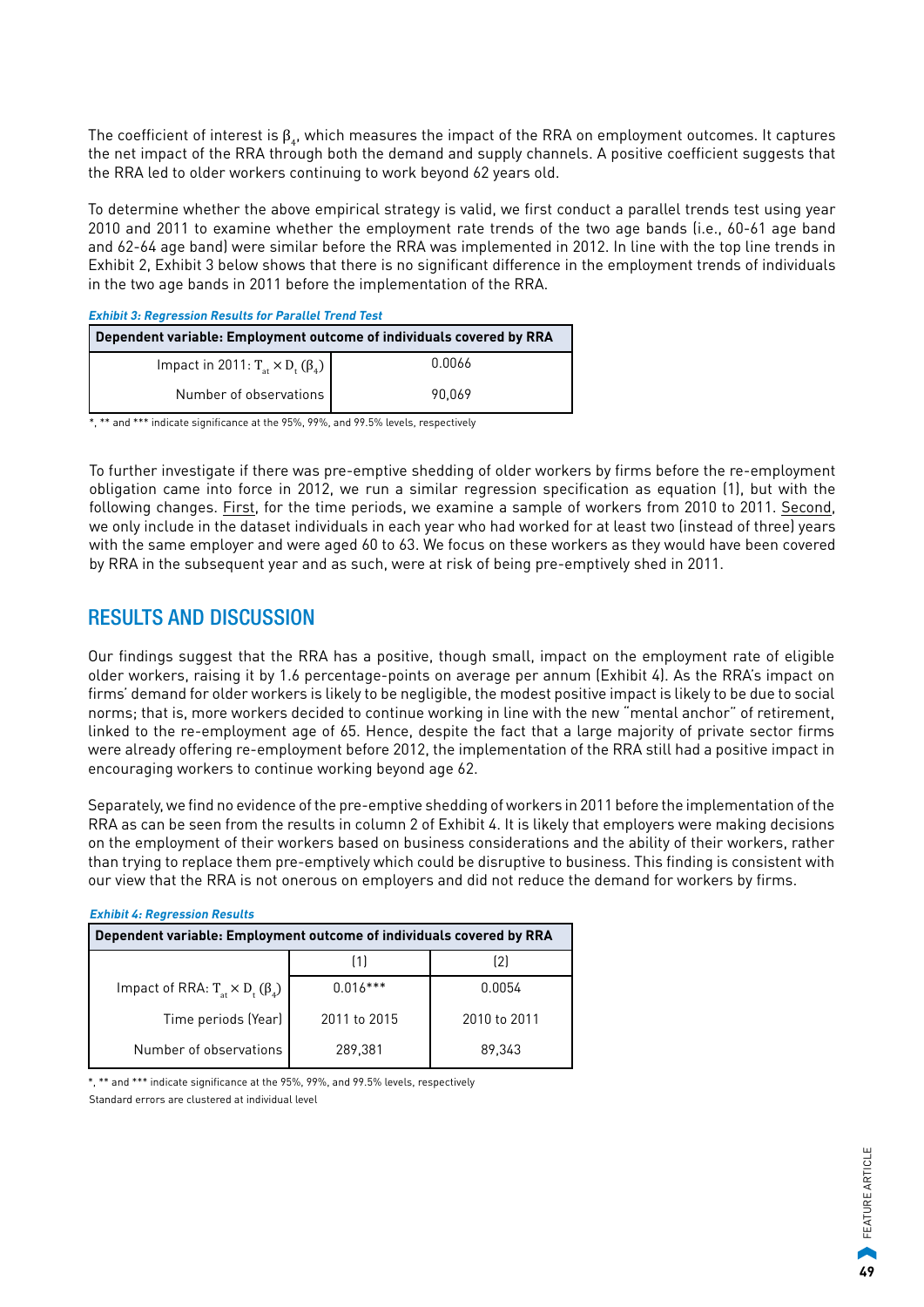#### **CONCLUSION**

Against the backdrop of an aging workforce, the RRA was enacted in 2012 to provide opportunities for older workers to work beyond the retirement age of 62. The introduction of the RRA in 2012, coupled with the efforts by the tripartite partners to encourage age-friendly workplaces, has made a positive impact on the employment of older Singaporeans. This study finds that the RRA has raised the employment rate of the targeted group of older employees by an average of 1.6 percentage-points per annum since its implementation, possibly by influencing retirement social norms on the supply-side.

From 1 July 2017, the re-employment age will be raised from 65 to 67 to allow older workers to work longer. Besides legislative changes, the government will continue to shape policies to be inclusive for older workers and to help them work for as long as they are willing and able.

Contributed by:

Lee Zen Wea, Economist Economics Unit Ministry of Manpower

Huang Jirong, Senior Analyst Guo Jiajing, Senior Economist Economics Unit Ministry of Manpower (formerly)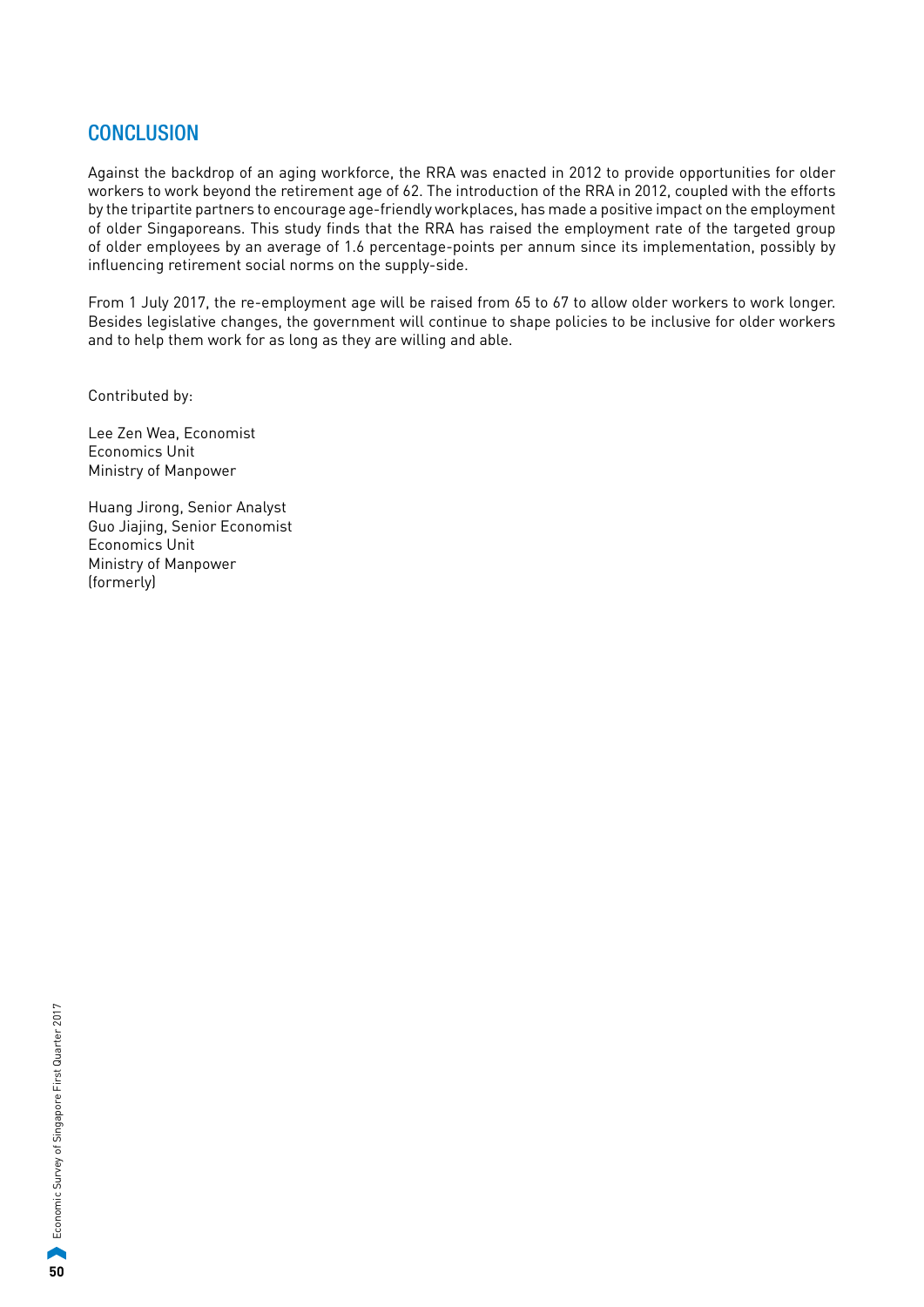#### **REFERENCES**

Behaghel, Luc, and David M. Blau. 2012. "Framing Social Security Reform: Behavioral Responses to Changes in the Full Retirement Age: Dataset." American Economic Journal: Economic Policy, 2012, 4(4): 41–67.

Cribb, J., C. Emmerson and G. Tetlow. 2014. "Labour supply effects of increasing the female state pension age in the UK from age 60 to 62." IFS Working Paper, W14/19.

Gruber, Jonathan, and Wise, David A. 2004. "Social Security Programs and Retirement Around the World: Micro Estimation." University of Chicago Press.

Mastrobuoni, Giovanni. 2009. "Labor Supply Effects of the Recent Social Security Benefit Cuts: Empirical Estimates Using Cohort Discontinuities." Journal of Public Economics, 93 (11–12): 1224–33.

Staubli, Stefan, and Zweimüller, Josef. 2013. "Does raising the early retirement age increase employment of older workers?" Journal of Public Economics, 108: 17-32.